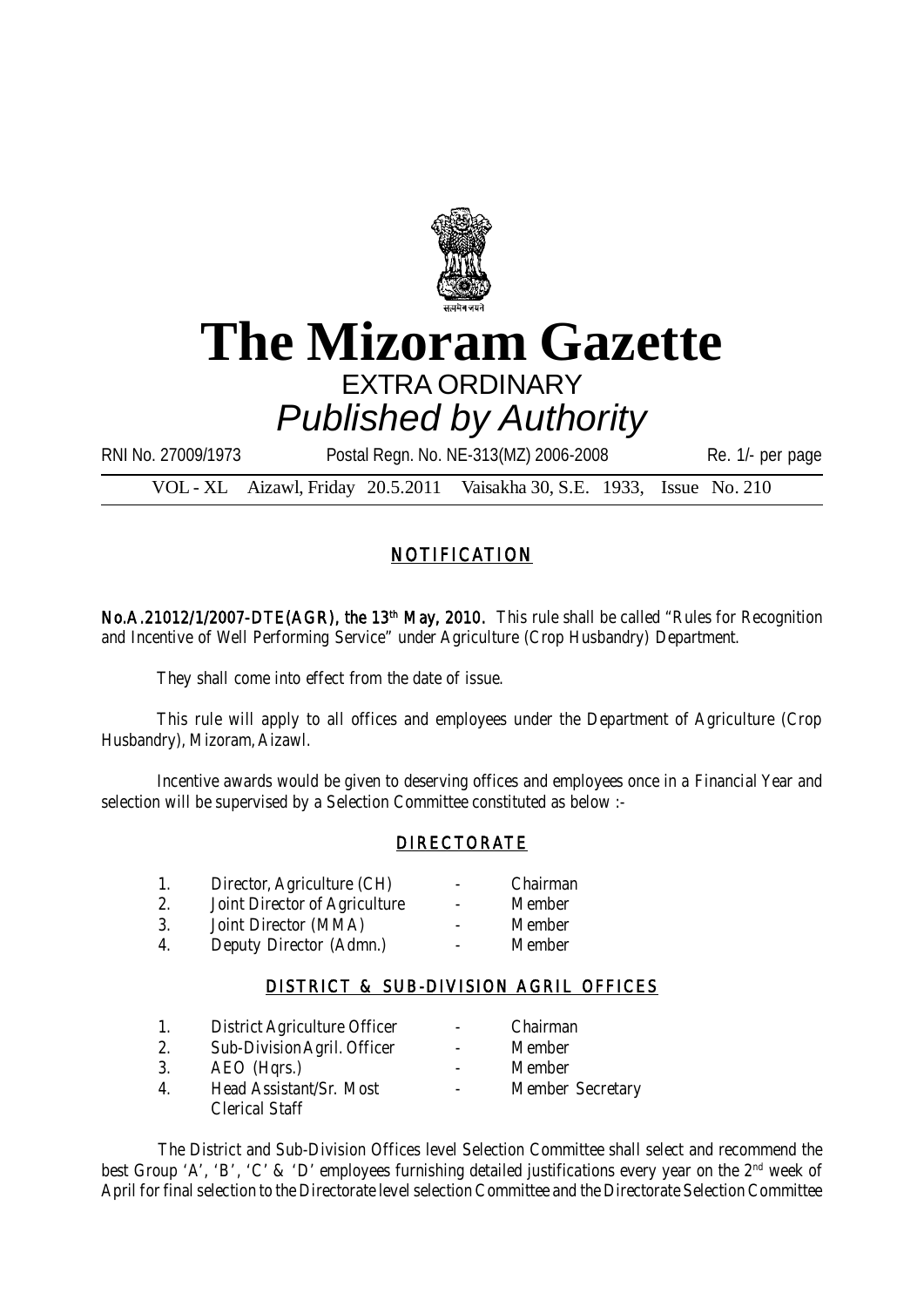#### Ex-210/2011 2

will hold a meeting on any working day on the 3<sup>rd</sup> week of April every year for selcetion of deserving office and employees for the award.

Fund for this award should be provided from appropriate Budget head of account under Direction

There will be six categories of award under this rule namely :-

- 1. Group 'A' Officer of the year
- 2. Group 'B' Officer of the year
- 3. Group 'C' Employees of the year
- 4. Group 'D' Employees of the year
- 5. Overall best Employees of the year
- 6. Best District Agri. Office of the year

Cash incentive award will carry a cash award along with a citation as below :-

- 1. Group 'A' Officer of the year Rs. 1,000/- with a citation
- 2. Group 'B' Officer of the year Rs. 1,000/- with a citation
- 3. Group 'C' Employees of the year Rs. 1,000/- with a citation
- 4. Group 'D' Employees of the year Rs. 1,000/- with a citation
- 5. Overall best Employees of the year Rs. 3,000/- with a citation
- 6. Best District Agri. Office of the year Rs. 10,000/- with a citation
- 2. Criteria and method of selection : Rules for assesment/performance will be based on the following qualities for Group 'A' 'B' and 'C' officers and employees.

| 1. | Attendance, punctuality and availability in their seats | $\overline{\phantom{a}}$ | 30 points |
|----|---------------------------------------------------------|--------------------------|-----------|
| 2. | Promptness in disposal of works                         |                          | 30 points |
| 3. | Quality of noting and drafting                          |                          | 30 points |
| 4. | Maintaining healthy working environments and teams      | $\overline{\phantom{0}}$ | 30 points |
|    | spirit with colleagues.                                 |                          |           |
| 5. | Capacity to take initiative and innovativeness          |                          | 30 points |

From Group 'D' employees the following yard-stick will taken into account for determining the selection.

| 1.               | Attendance, punctuality and availability in their specified                      | $\overline{\phantom{a}}$ | 30 points |
|------------------|----------------------------------------------------------------------------------|--------------------------|-----------|
|                  | duty post.                                                                       |                          |           |
| 2.               | Promptness in disposal of their duties                                           |                          | 30 points |
| 3.               | Maintenance of clean office tables of their respective<br>duty room              |                          | 30 points |
| $\overline{4}$ . | Maintaining healthy working environment and team<br>spirits with fellow workers. |                          | 30 points |
| 5.               | Obedience to their superior.                                                     |                          | 30 points |